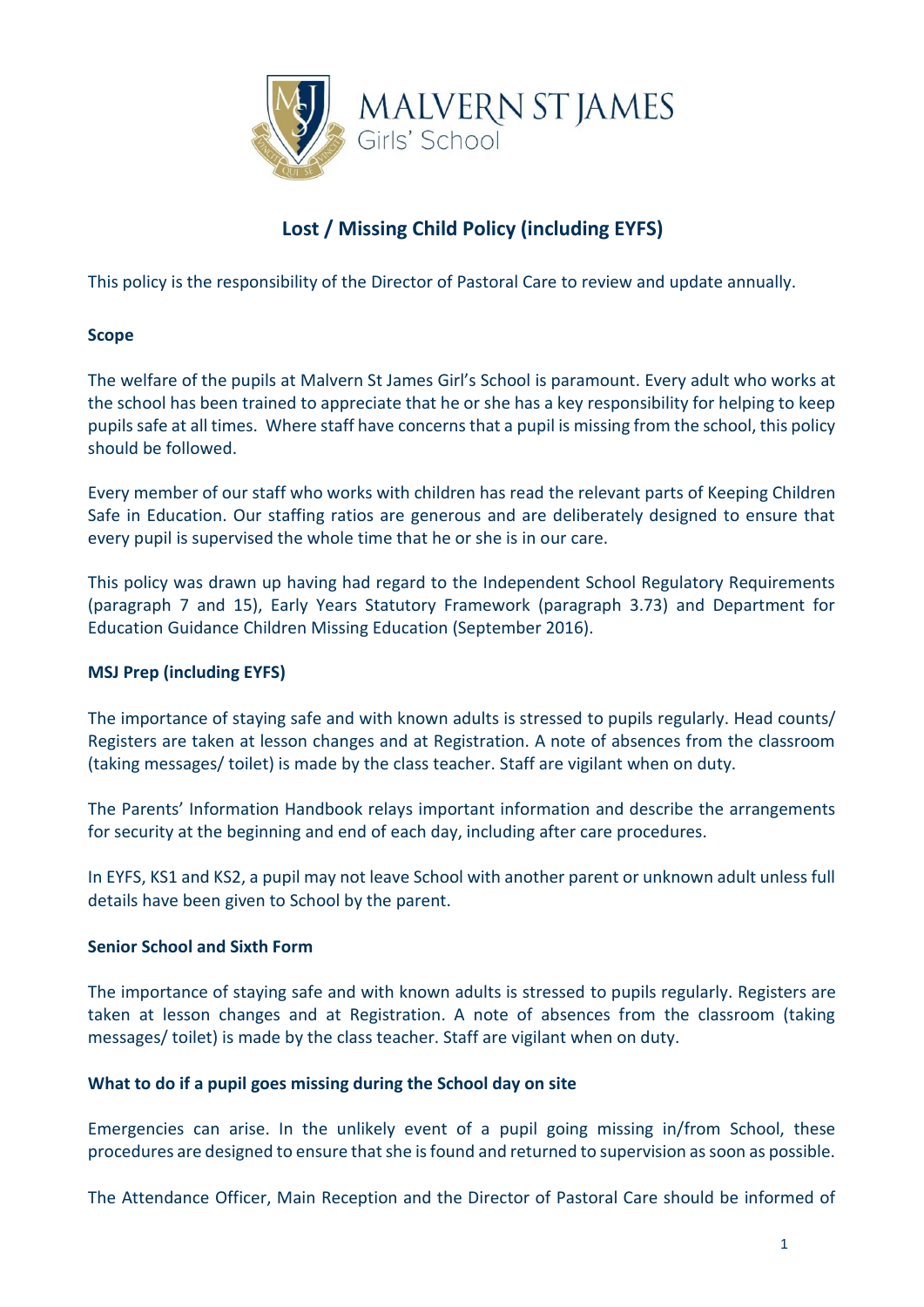any potentially missing pupil as soon as there is a concern.

If following an initial search and announcement on the in-school speaker system, the missing pupil has not been located, the following procedures should be followed: -

- The Headmistress, Deputy Head and appropriate Head of Year (in their absence a member of the Senior Leadership Team) will be notified and will communicate with all relevant staff;
- If the School has the pupil's mobile number (stored on ISAMS), the member of SLT notified will call or instruct another member of staff to do so;
- All staff will be informed by email from the School Office:
- If appropriate, the alarm will sound and members of the School will respond accordingly;
- A register is to be taken immediately to ensure that all other pupils are present;
- Classmates and friends should be asked if they know of the pupil's whereabouts and when they last saw the missing pupil;
- Information held in the School Office and any messages left for staff will be checked;
- The immediate area will be searched thoroughly by staff, including the Estates Team. The search will be organised and co-ordinated by the member of SLT notified and also the Heads of Year (including EYFS), if appropriate. The search is to include all areas, inside and outside spaces, cloakrooms, cupboards etc. Staff should carry mobile phones wherever possible;
- A member of SLT will call the pupil's parents and the police once a register has been completed. This will be within 15 – 20 minutes if the pupil is in Prep (including EYFS) and within 30 minutes for pupils in the Senior School;
- The SLT will act on any Police advice;
- The SLT will follow the Critical Incident Policy;
- A base will be created in the Deputy Head's Office where all information should be passed to the SLT and Designated Safeguarding Lead. The DSL will contact the Worcestershire Local Safeguarding Children Partnership and the Chair of the Governing Body.

# **See Appendix 1 for procedural details**

# **What to do if a pupil goes missing on a School trip**

Head counts are made at regular intervals and a mobile phone is taken for emergencies.

In the event of a pupil missing from the group:-

- All staff present will be informed;
- A head-count will be carried out and if appropriate, the missing pupil will be contacted on their mobile;
- Classmates and friends should be asked if they know of the pupil's whereabouts and when they last saw the missing pupil;
- All other pupils should be calmly occupied in an appropriate space and remain under proper supervision. They should be taken back to the School when possible (or to the accommodation if abroad);
- The immediate area should be searched thoroughly by available staff;
- If abroad, details of actions are found in the **Educational Visits Policy**;
- If the pupil is not found after half an hour, the most senior member of staff should contact the police and inform the Head/Designated Safeguarding Lead (DSL), who will follow the Critical Incident Policy;
- If abroad and a member of staff who speaks the language is present, they should make the phone call to the police;
- At least one member of staff should remain at the scene to meet the police/parents;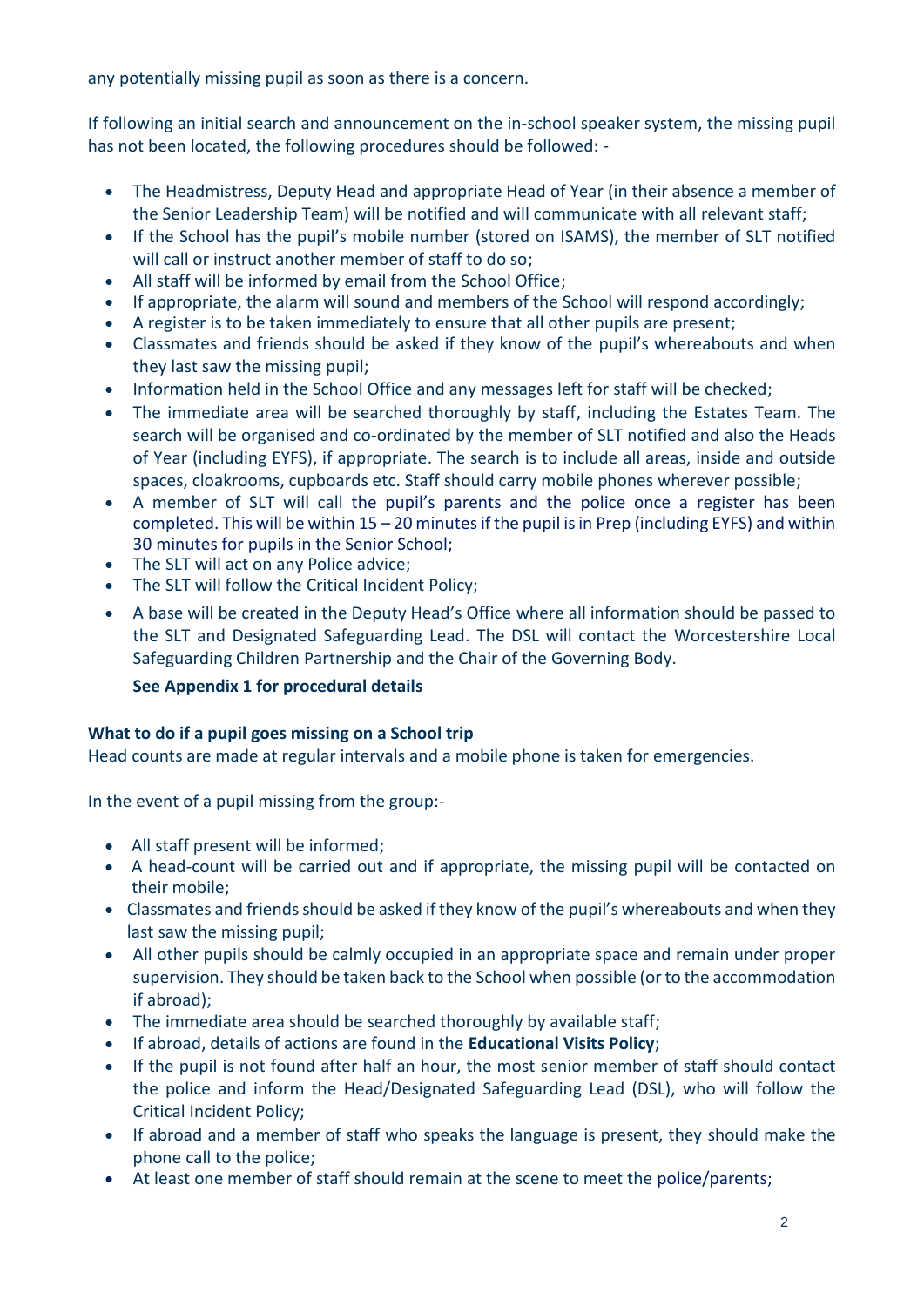- The Head/DSL will act on any Police advice. The DSL will contact Worcestershire Local Safeguarding Children Board and the Governing Body;
- Once the lost pupil is found, all members of staff, the pupil's family and agencies that were already contacted should be informed.

# **What to do if a pupil goes missing from the Boarding House**

After the Health Centre has been called and the house registers have been taken:-

- The Headmistress, Deputy Head and Director of Boarding will be notified and will communicate with all relevant staff;
- If the School has the pupil's mobile number (stored on ISAMS), the member of SLT notified will call or instruct another member of staff to do so;
- All other Boarding Houses will be called and checked;
- Room-mates and friends should be asked if they know of the pupil's whereabouts and when they last saw the missing pupil;
- Information held in the Housemistress' Office and any messages left for staff will be checked;
- The immediate area will be searched thoroughly by staff, including the Night Watchman. The search will be organised and co-ordinated by the member of SLT notified. The search is to include all areas, inside and outside spaces, cloakrooms, cupboards etc. Staff should carry mobile phones wherever possible;
- The Fire Alarm will be set off so that all Boarding pupils can be registered at the assembly point;
- A member of SLT will call the pupil's parents and the police once a register has been completed. This will be within 15 – 20 minutes if the pupil is in Prep and within 30 minutes for pupils in the Senior School;
- The SLT will act on any Police advice;
- The SLT will follow the Critical Incident Policy;
- A base will be created in the Director of Boarding's office, where all information should be passed to the SLT and Designated Safeguarding Lead. The DSL will contact the Worcestershire Local Safeguarding Children Board and the Chair of the Governing Body;

# **See Appendix 2 for procedural details**

A full record of all activities, interviews and procedures should be documented in an incident report to be completed by the staff member responsible for the pupil at the time they went missing. This report should be given to the Head as soon as possible, in order to carry out a full review of this Policy.

# **Actions to be followed by staff once the pupil is found**

- Talk to, take care of and, if necessary, comfort the pupil;
- Speak to the other pupils to ensure they understand why they should not leave the premises/separate from a group on an outing;
- Director of Pastoral Care (DSL) will speak to the parents to discuss events and give an account of the incident;
- All media queries to be referred to the Headmistress;
- The investigation should involve all concerned providing written statements;
- The report should be detailed and cover: time, place, numbers of staff and pupils, when the pupil was last seen, what appeared to have happened, the length of time that the pupil was missing and how they appeared to have gone missing, as well as lessons for the future.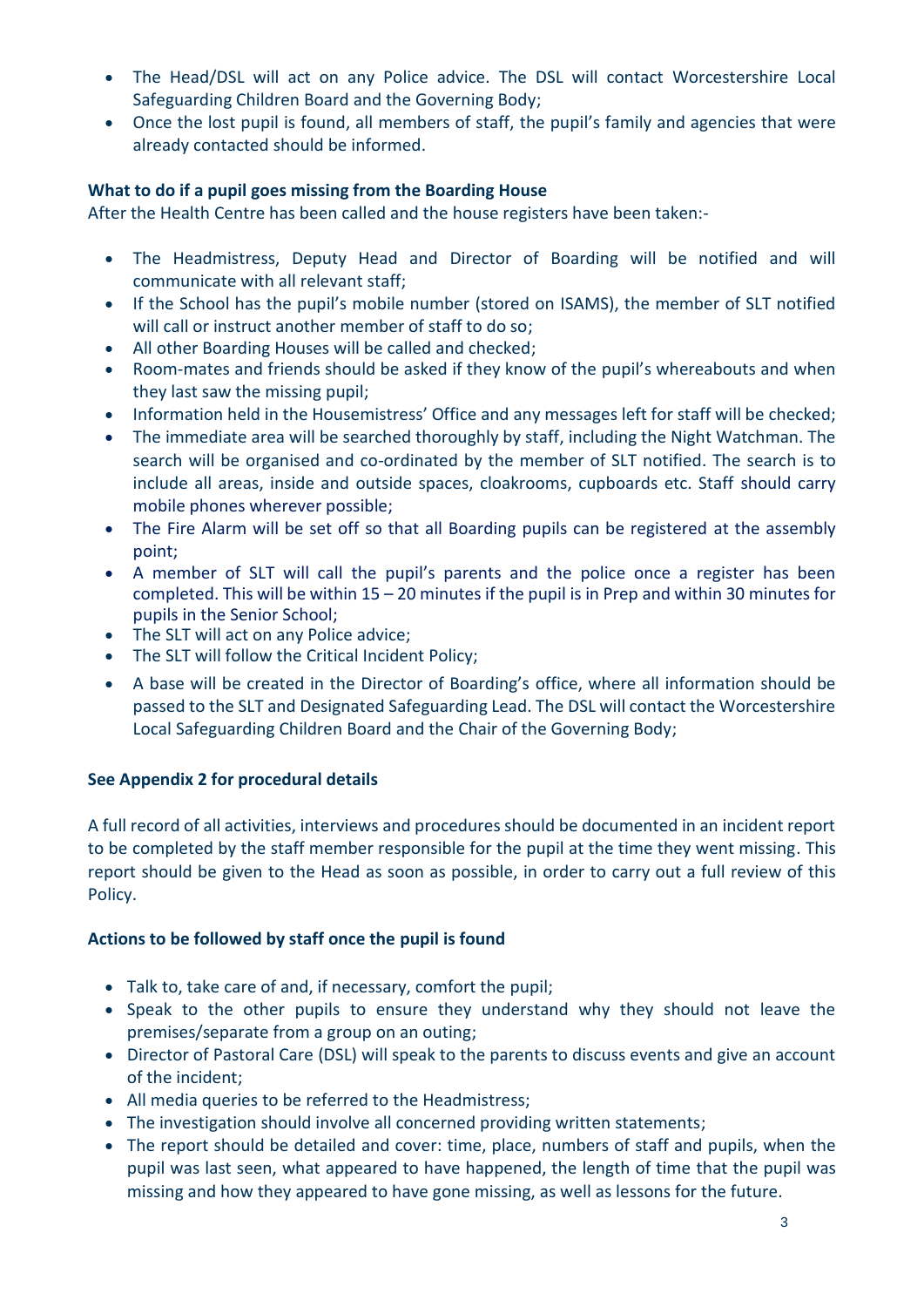| <b>Authorised by</b> | Resolution of the School Council |  |
|----------------------|----------------------------------|--|
| <b>Signature</b>     |                                  |  |
|                      |                                  |  |
| <b>Date</b>          | 11 February 2022                 |  |
|                      |                                  |  |

| <b>Effective date of the Policy</b> | 11 February 2022  |
|-------------------------------------|-------------------|
| Review date                         | <b>March 2023</b> |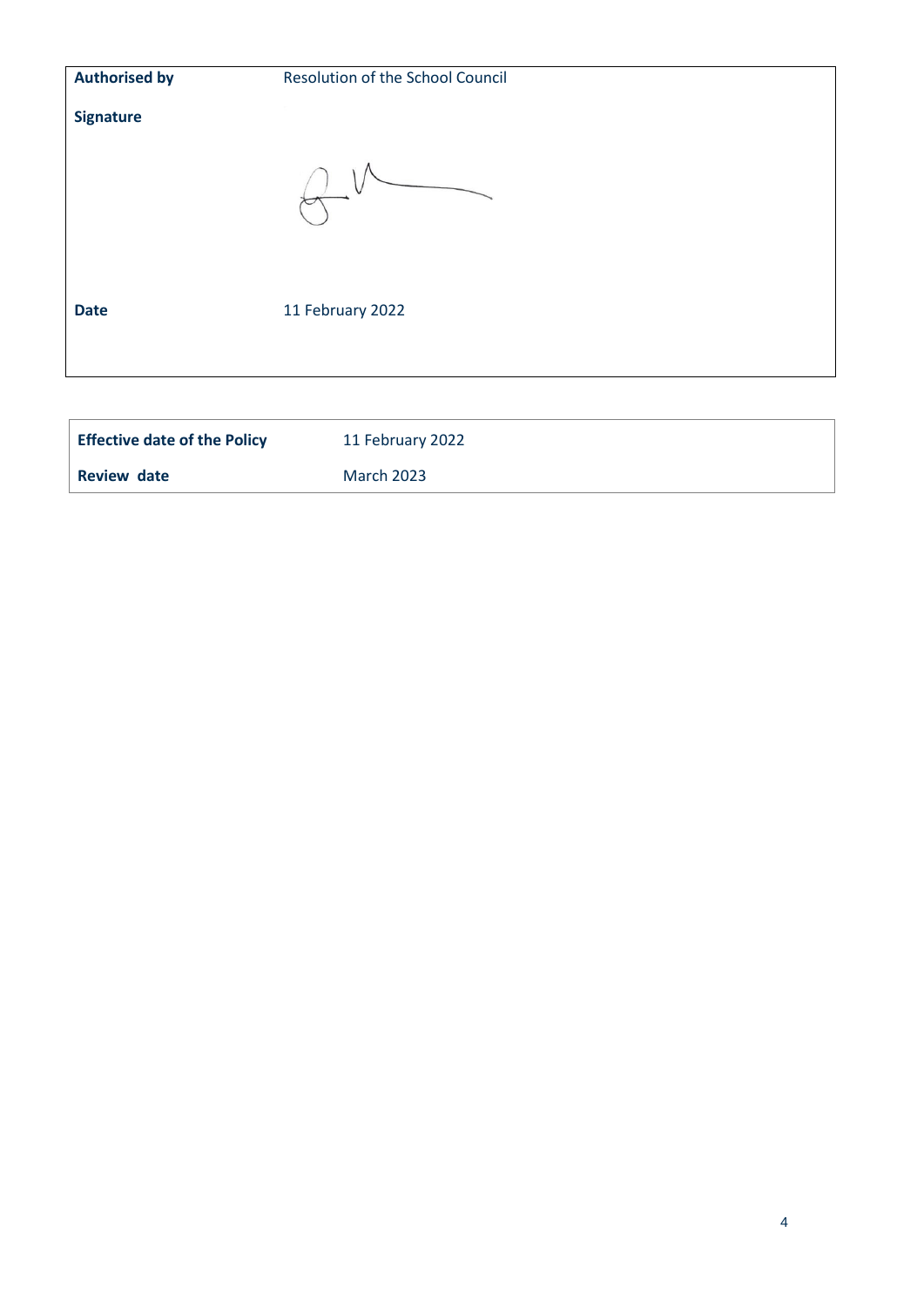### **Appendix 1 - Flow Chart to show procedure to follow when a pupil is reported missing**